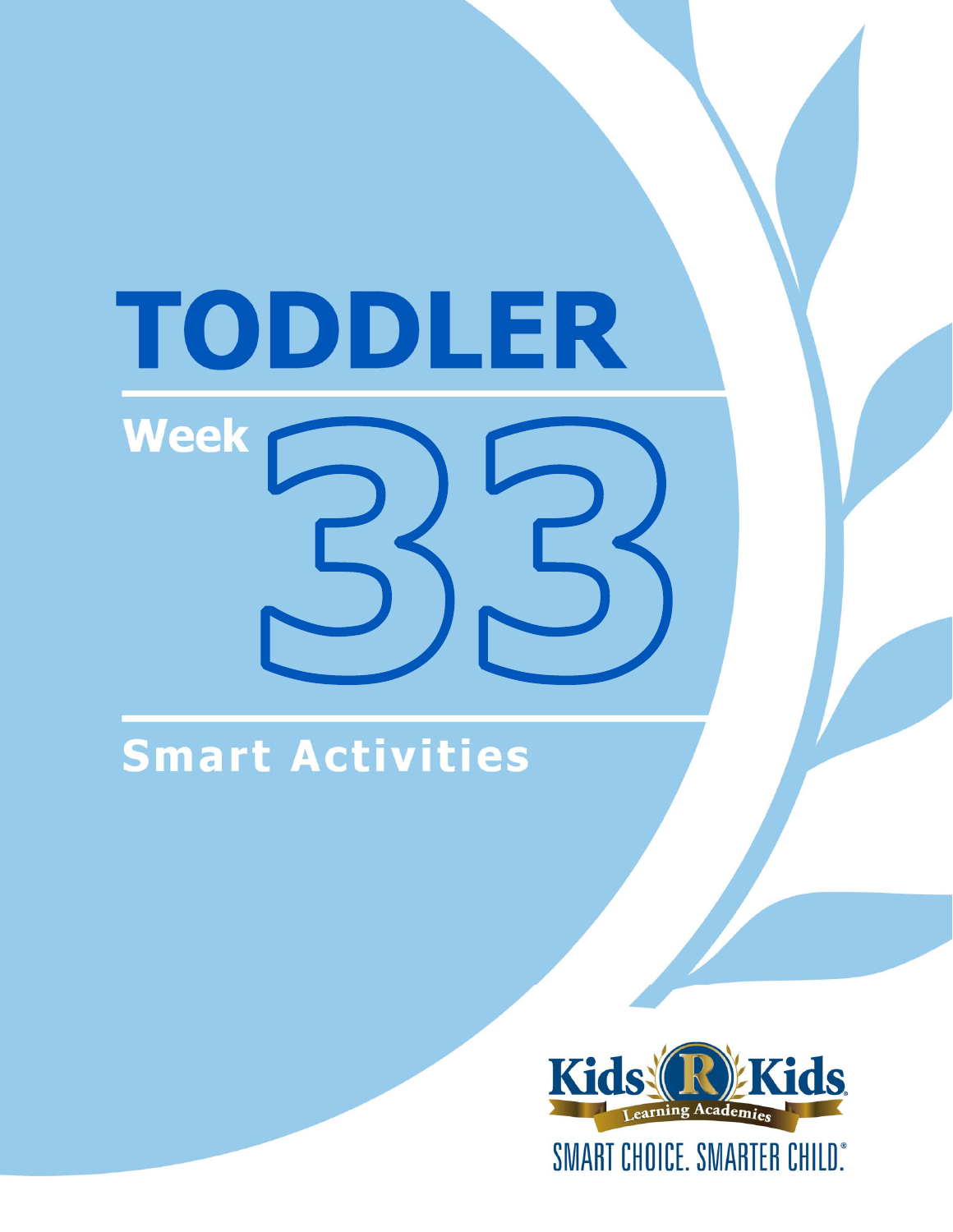# Day 1 **Week 33**

### **Big Pan, Little Pan**

#### **Materials:** pots and pans (small and large) **Preparation:** Gather materials. **Instructions:**

- 1. Say, "See all of these pots and pans." Hold up a pan and fit it inside the other pan.
- 2. Say, "This pan is big, and this pan is small."
- 3. Encourage your child to pick up and play with the different size pans.



### **Fill That Pot**

**Materials:** water, measuring cup, 2 pots **Preparation:** Fill one pot with a small amount of water. Find a safe area for running. Place other pot away from the pot of water.

#### **Instructions:**

- 1. Say, "I want you to take the measuring cup, dip it in the water, and then run or walk to the other pot. You will do this until you fill up the empty pot."
- 2. Cheer your child as he/she fills the pot.



# **Cooking with the Cat**

#### **by Bonnie Worth**

**Materials:** internet access, website:

https://youtu.be/ALBt2dhJ6X8<br>**Preparation:** Preview video.<br>**Instructions:**<br>1 Listen to the read aloud star with w **Preparation:** Preview video. **Instructions:** 

- 1. Listen to the read aloud story with your child.
- 2. Ask questions, ex: "What was the cat doing in the kitchen?" "What did they make in the kitchen?" "What was your favorite part of the book?"



# **Sign Language "Eat"**

- 1. Say, "Let us learn to say 'eat' using our hands."
- 2. Demonstrate and then have your child make the sign.
- 3. Place the flattened "O" hand toward the mouth once for the word "eat." Some regions use the sign for "eat" and "food" interchangeable, while other regions sign "eat" twice for the word "food." While shrugging shoulders, sign "more" or "finished" to ask your child if he/she is finished eating.



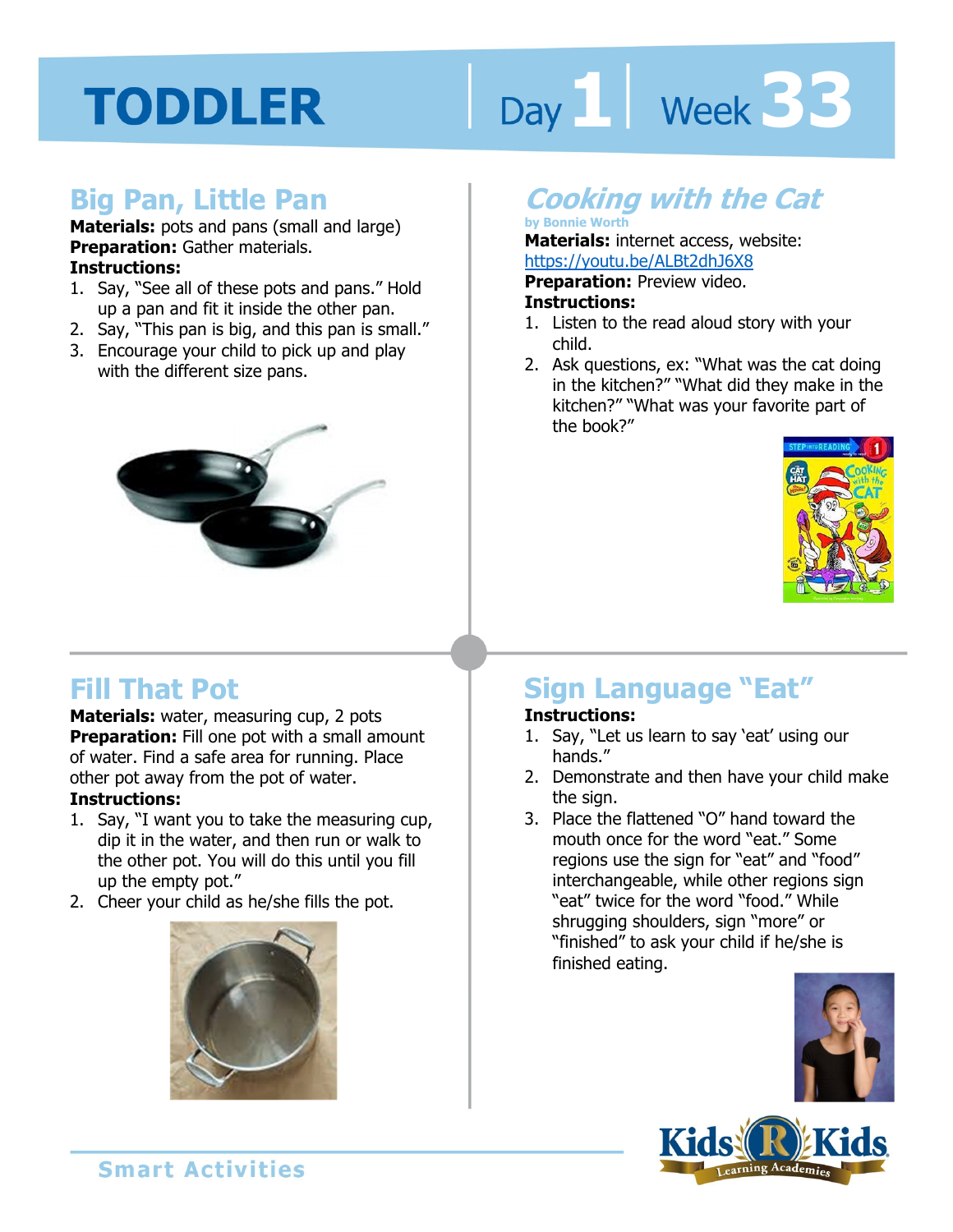# Day 2 **Week 33**

# **Playdough in the Kitchen**

**Materials:** spoon, small bowl, small plate, playdough, small rolling pin **Preparation:** Gather materials. **Instructions:** 

- 1. Show your child the materials and encourage him/her to wrap and mold the playdough to each shape.
- 2. Talk about each of the items shapes and what they do for us in the kitchen.



# **Whip It Up!**

**Materials:** metal bowl, whisk, dish soap, water **Preparation:** Gather materials. **Instructions:** 

- 1. Show your child the bowl, whisk, water, and dish soap.
- 2. Help him/her pour in the water and then add the dish soap to the bowl.
- 3. Hold the bowl with your child and encourage him/her to beat the whisk around. Talk about the bubbles that are beginning to form.



### **The Cat Who Couldn't Cook**

**by Anita Kelly Gaunt** 

**Materials:** internet access, website:

https://youtu.be/fTdxON5alfQ<br>**Preparation:** Preview video.<br>**Instructions:**<br>1 Listen to the read aloud stery with you **Preparation: Preview video. Instructions:** 

- 1. Listen to the read aloud story with your child.
- 2. Ask questions, ex: "What happens when you the cat tries to cook in the kitchen?" "Who helped the cat out on finding the problem?" "What was the problem?"



# **Sign Language "Eat"**

#### **Instructions:**

- 1. Say, "Let us learn to say 'eat' using our hands."
- 2. Demonstrate and then have your child make the sign.
- 3. Place the flattened "O" hand toward the mouth once for the word "eat." Some regions use the sign for "eat" and "food" interchangeable, while other regions sign "eat" twice for the word "food." While shrugging shoulders, sign "more" or "finished" to ask your child if he/she is finished eating.





**Smart Activities**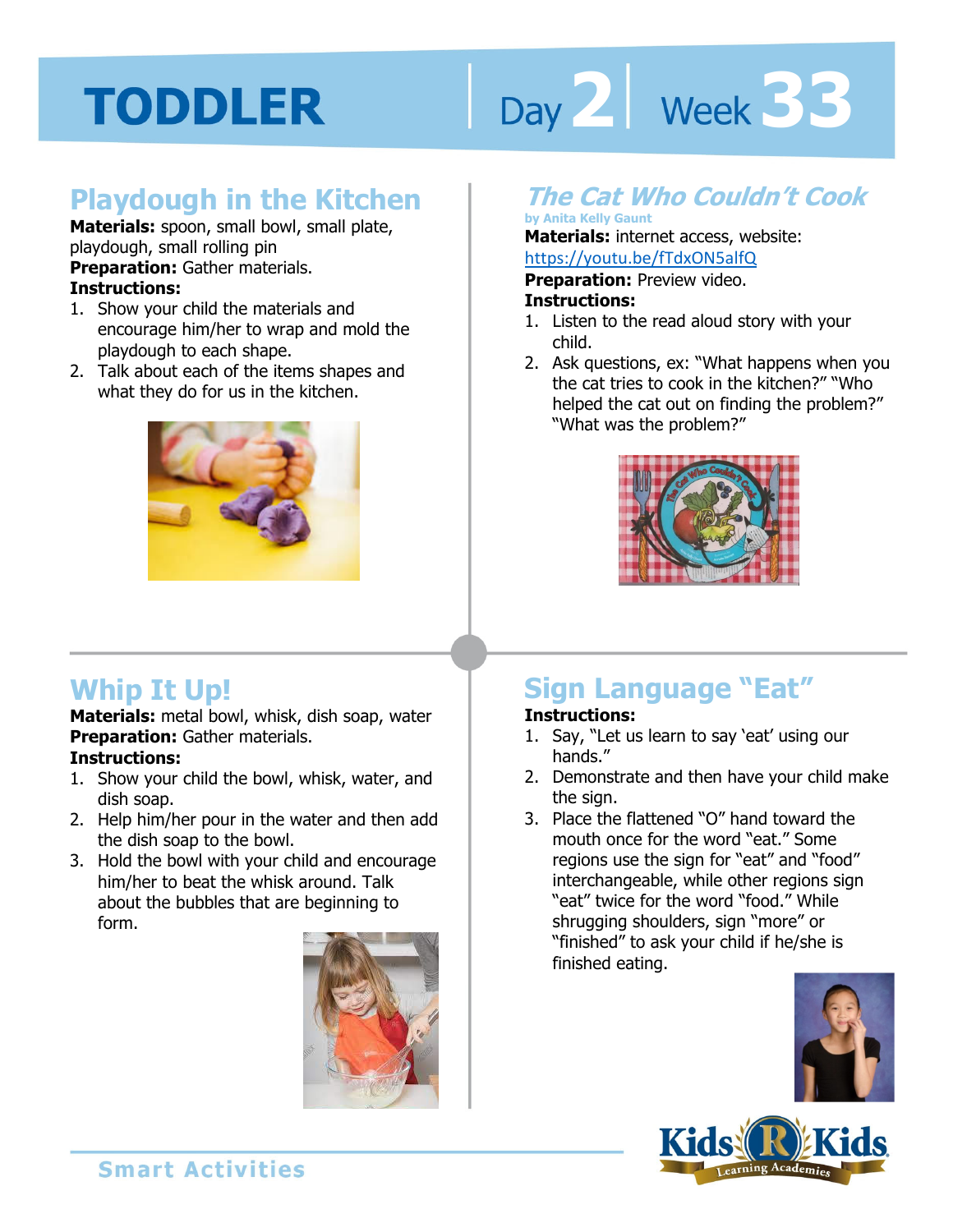# Day 3 **Week 33**

#### **Stacking and Balancing Cans and Boxes**

**Materials:** food items, ex: peas, beans, macaroni & cheese box, etc. **Preparation:** Gather materials. **Instructions:** 

- 1. Show your child the can or boxed items.
- 2. Stack a few of the cans and/or boxes. Say, "I made a tower of food. Now you try."
- 3. Allow your child to stack and unstack as he/she experiments with balancing. This is a great science and math lesson.



# **Ring Around the Kitchen**

#### **Preparation: Preview the words. Instructions:**

- 1. Tell your child that he/she is going to play "Ring Around the Kitchen." (sing to the tune "Ring around the Rosie")
- 2. Have your child hold your hands and as you move around in a circle:

**Ring around the Kitchen, The pot is full of water, Boiling, Boiling, We all jump down.** (fall or jump down) **Ring around the Kitchen, The spaghetti is now ready, Eating, Eating, We all eat it up.** (make motions of eating)

# **Monster Chef**

#### **by Nick Bland Materials:** internet access, website:

https://youtu.be/JhkSArrLouo

**Preparation:** Preview video.

#### **Instructions:**

- 1. Listen to the read aloud story with your child.
- 2. Ask questions, ex: "Why couldn't the monster frighten children?" "What did he make in the kitchen?" "Would you eat the monster's food?" Sign "eat."



# **Sign Language "Eat"**

- 1. Say, "Let us learn to say 'eat' using our hands."
- 2. Demonstrate and then have your child make the sign.
- 3. Place the flattened "O" hand toward the mouth once for the word "eat." Some regions use the sign for "eat" and "food" interchangeable, while other regions sign "eat" twice for the word "food." While shrugging shoulders, sign "more" or "finished" to ask your child if he/she is finished eating.



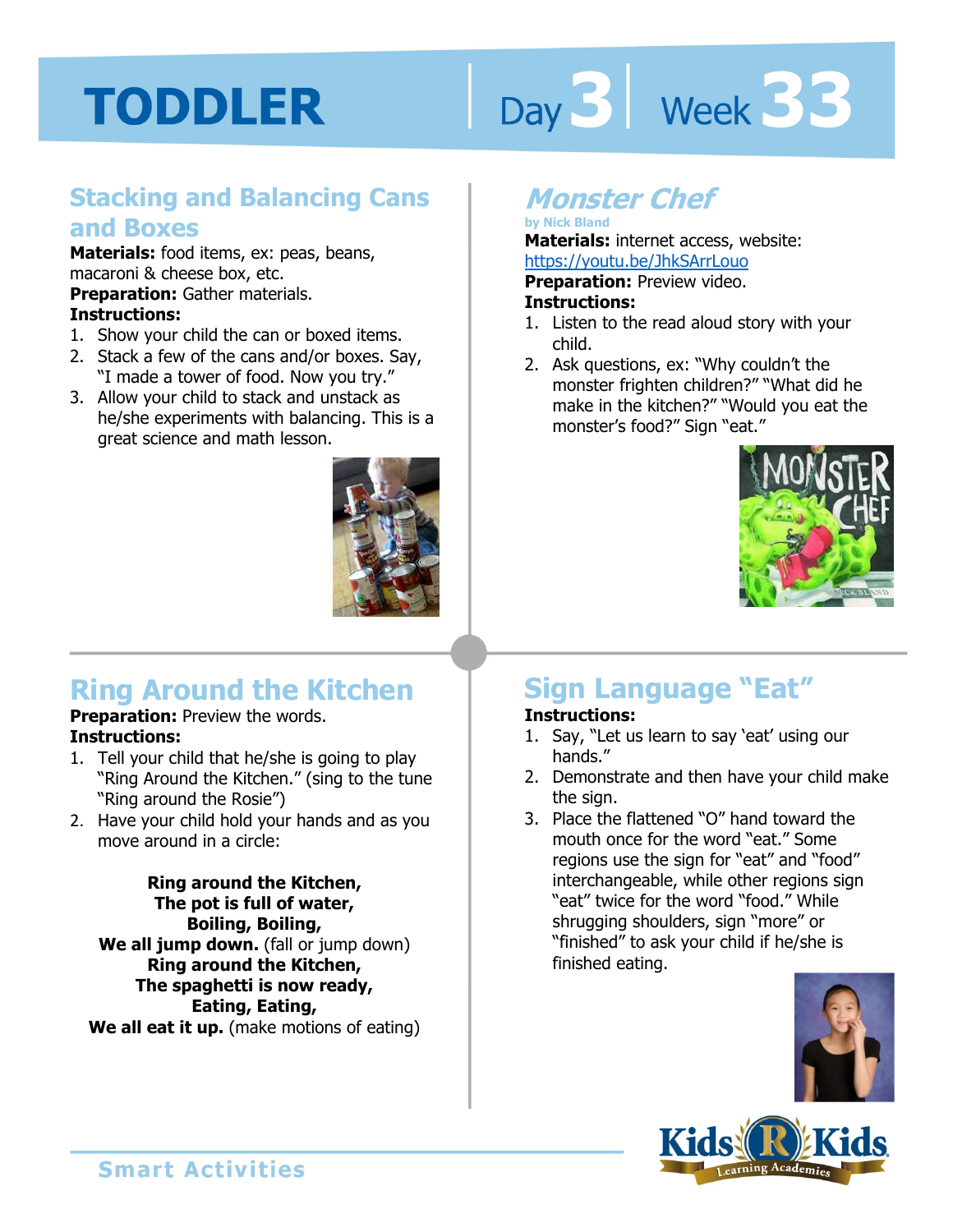# Day 4 Week 33

#### **Funnel Play**

**Materials:** funnel, bowl, water, large measuring cup, cup

**Preparation:** Set funnel in the measuring cup. **Instructions:** 

- 1. Show your child the materials. Say, "You are going to pour the water from the bowl into the measuring cup using the small cup."
- 2. Demonstrate how to scoop some water and pour through the funnel.
- 3. Encourage your child to try. This is a great activity for fine motor skills and learning about transferring water from one place to another.



# **Colander Spaghetti**

**Materials:** colander, pipe cleaners **Preparation:** Gather materials. **Instructions:** 

- 1. Show your child the colander and pipe cleaners.
- 2. Pick up a pipe cleaner and put it through one of the holes in the colander.
- 3. Say, "Now you try!"
- 4. Allow your child to experiment putting them in and out.



# **Bunny Cakes**

**by Rosemary Wells Materials:** internet access, website:

https://youtu.be/NjdvS\_s0Ty4<br>**Preparation:** Preview video.<br>**Instructions:**<br>1 Listen to the read aloud star with w **Preparation:** Preview video. **Instructions:** 

- 1. Listen to the read aloud story with your child.
- 2. Ask questions, ex: "What did Max want to make for his grandmother?" "What did Max keep doing in the kitchen?" "What did grandmother think of both the cakes?"



# **Sign Language "Eat"**

- 1. Say, "Let us learn to say 'eat' using our hands."
- 2. Demonstrate and then have your child make the sign.
- 3. Place the flattened "O" hand toward the mouth once for the word "eat." Some regions use the sign for "eat" and "food" interchangeable, while other regions sign "eat" twice for the word "food." While shrugging shoulders, sign "more" or "finished" to ask your child if he/she is finished eating.